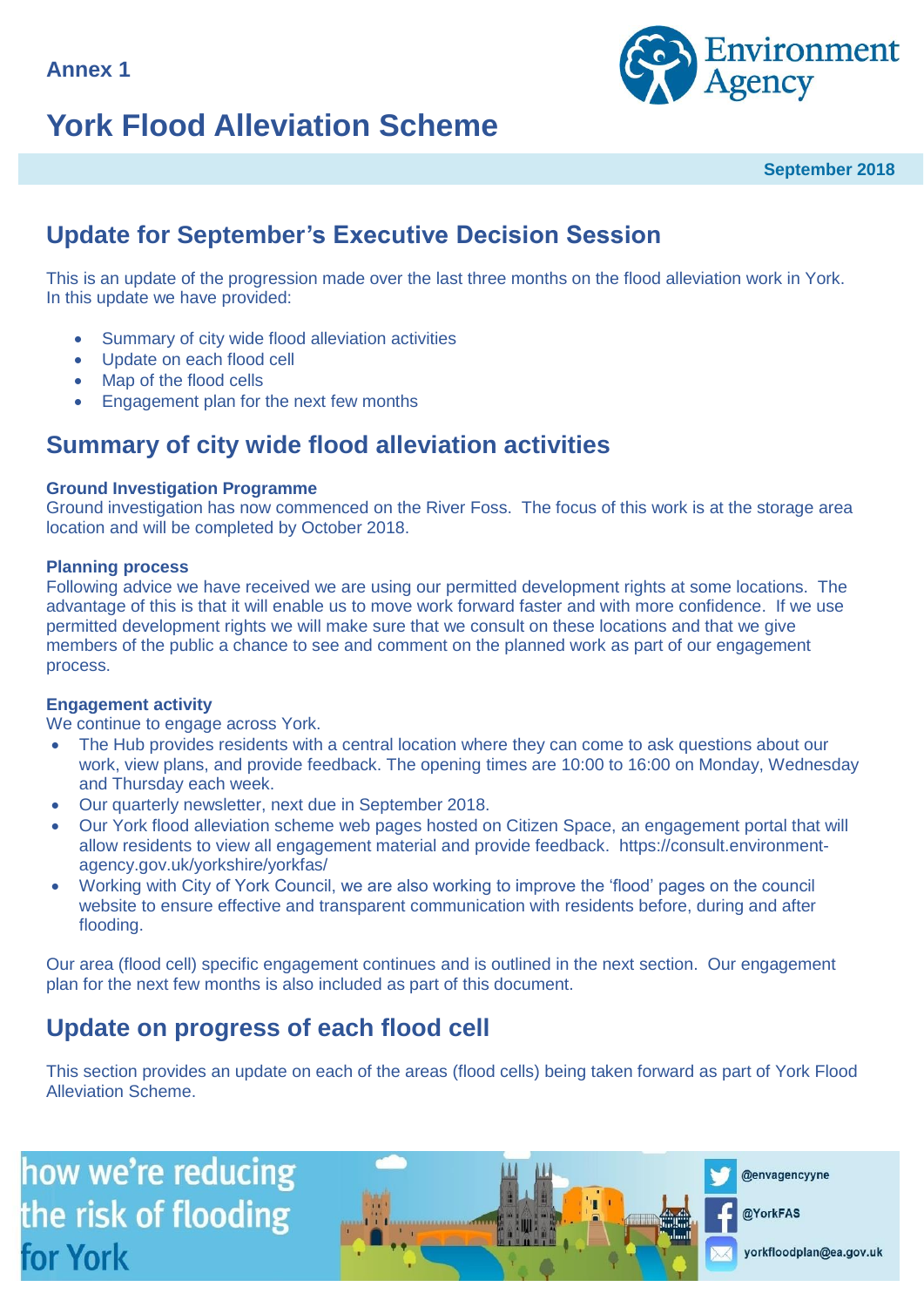| <b>Flood Cell</b>                                      | <b>Detail</b>                                                                                                                                                                                                                                                                                                                                                                                                                                                                                                                                                                                                                   | <b>Current/Next Activity</b>                                                                                                                                                                                                                                                 |  |  |
|--------------------------------------------------------|---------------------------------------------------------------------------------------------------------------------------------------------------------------------------------------------------------------------------------------------------------------------------------------------------------------------------------------------------------------------------------------------------------------------------------------------------------------------------------------------------------------------------------------------------------------------------------------------------------------------------------|------------------------------------------------------------------------------------------------------------------------------------------------------------------------------------------------------------------------------------------------------------------------------|--|--|
| <b>B16 - New</b><br><b>Walk</b>                        | A public meeting was held on 23 May. We presented all technical options and<br>the preferred approach based on technical and economic feasibility. This was<br>identified as Property Flood Resilience.<br>We are currently confirming future water levels within the area prior to writing<br>to residents to request confirmation that they would like to pursue Property<br><b>Flood Resilience.</b>                                                                                                                                                                                                                         | • Aug - Letters sent to residents confirming decision and<br>programme for delivery;<br>Sept-PFR roadshow and confirmation from individual<br>residents to proceed with PFR;<br>Oct – Product selection and procurement;<br>Nov 18 – Commence PFR installation and handover. |  |  |
| <b>B8-</b><br>Clementhorpe<br>and South<br><b>Bank</b> | Our outline business case for the area was submitted in July 2018. Ground<br>Investigations have been completed.<br>We have split the area into two - Clementhorpe (between Skeldergate Bridge<br>and Rowntree Park) and South Bank (Rowntree Park to St Chads Wharf.<br>Solutions for both areas have been confirmed.<br>Clementhorpe: Scheme identified which includes raising of existing defences,<br>demountable barrier at Clementhorpe, new flood gates, road raising and<br>Property Flood Resilience. We are currently engaging with residents and<br>owners of all waterfront apartments in regards to scheme design. | Clementhorpe<br>Outline Business Case submitted in July 2018.                                                                                                                                                                                                                |  |  |
|                                                        |                                                                                                                                                                                                                                                                                                                                                                                                                                                                                                                                                                                                                                 | Finalisation of Clementhorpe area scheme options for<br>$\bullet$<br>submission for planning in September 2018. This<br>includes engaging with residents on scheme design.                                                                                                   |  |  |
|                                                        |                                                                                                                                                                                                                                                                                                                                                                                                                                                                                                                                                                                                                                 | <b>South Bank</b><br>July/Aug - Continue engaging with residents to ensure<br>all eligible properties have been identified;                                                                                                                                                  |  |  |
|                                                        | South Bank: Property Flood Resilience will be provided to all properties within<br>the 1:100 year flood outline (1%). We have sent letters to all residents<br>confirming this. We have also asked those who have experienced flooding<br>within their properties to get in touch to ensure they are included in the<br>scheme.                                                                                                                                                                                                                                                                                                 | Sept – Inception meeting – PFR roadshow and<br>$\bullet$<br>confirmation from individual residents to proceed with<br>PFR:<br>Oct - Surveyor appointed and individual property                                                                                               |  |  |
|                                                        | Our web page for this location is now live: https://consult.environment-<br>agency.gov.uk/yorkshire/yorkfasclementhorpe/                                                                                                                                                                                                                                                                                                                                                                                                                                                                                                        | surveys carried out;<br>Nov - Draft surveys published and surgery with<br>residents to discuss recommendations;                                                                                                                                                              |  |  |
|                                                        |                                                                                                                                                                                                                                                                                                                                                                                                                                                                                                                                                                                                                                 | Dec - Product selection and procurement;                                                                                                                                                                                                                                     |  |  |
|                                                        |                                                                                                                                                                                                                                                                                                                                                                                                                                                                                                                                                                                                                                 | • Jan 19 – Commence PFR installation and handover.                                                                                                                                                                                                                           |  |  |

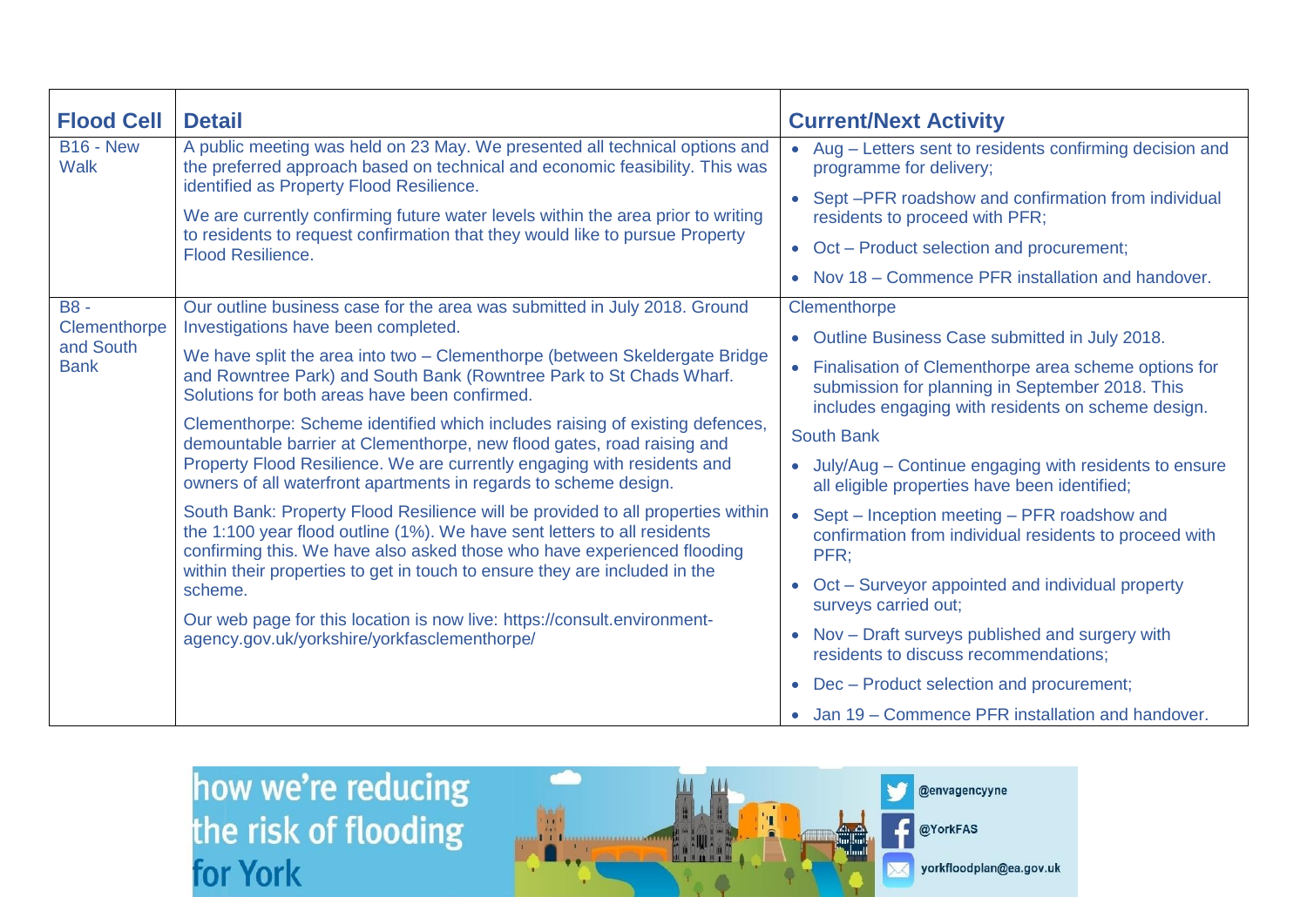| $B4 -$<br>Scarborough<br>to Ouse<br><b>Bridge (Right</b><br>Bank) | Our outline business case for the area was submitted in July 2018. Ground<br>Investigations have been completed.<br>Following engagement with members of the public earlier in the year and<br>ongoing engagement with CYC and Historic England we have produced<br>detailed designs for the flood defences in this area.<br>For the new proposed flood defences behind Memorial Gardens we have<br>submitted planning proposals to CYC Planning. For the other proposed flood<br>defences in the area we are progressing these under the Town and County<br>Planning (General Permitted Development) Order 2015. Following the<br>Decision Session - Executive Member for Environment meeting on 4 June<br>the EA submitted a paper on our proposed approach to planning. A copy of<br>the paper can be found on the CYC website via this link -<br>http://democracy.york.gov.uk/documents/s124583/York%20FAS%20-<br>%20Planning%20Approach%20Briefing%20Note%20CD.pdf<br>Our web page for this location is now live: https://consult.environment-<br>agency.gov.uk/yorkshire/scarboroughbridgetoousebridgerightbank/ |           | • Planning will be submitted in early September 2018<br>• Over the next 4 months the focus will be on agreeing<br>the commercial contracts and plans for the construction<br>phase<br>• In late autumn 2018 we will be in a position to engage<br>with the public on the construction plans and approach<br>for the area<br>• The current planned start date for construction is Feb<br>2019. |
|-------------------------------------------------------------------|------------------------------------------------------------------------------------------------------------------------------------------------------------------------------------------------------------------------------------------------------------------------------------------------------------------------------------------------------------------------------------------------------------------------------------------------------------------------------------------------------------------------------------------------------------------------------------------------------------------------------------------------------------------------------------------------------------------------------------------------------------------------------------------------------------------------------------------------------------------------------------------------------------------------------------------------------------------------------------------------------------------------------------------------------------------------------------------------------------------------|-----------|-----------------------------------------------------------------------------------------------------------------------------------------------------------------------------------------------------------------------------------------------------------------------------------------------------------------------------------------------------------------------------------------------|
| F9 - South<br><b>Beck</b>                                         | We have undertaken detailed modelling assessments of the flood risk for the<br>South Beck flood cell and these have informed potential flood intervention<br>options for the cell.                                                                                                                                                                                                                                                                                                                                                                                                                                                                                                                                                                                                                                                                                                                                                                                                                                                                                                                                     | $\bullet$ | Engagement with the local community on proposals in<br>the autumn 2018.                                                                                                                                                                                                                                                                                                                       |
| C <sub>3</sub> - Naburn                                           | We have been working closely with Naburn Flood Group for a number of<br>years to tackle the various causes of flooding to the village. A detailed<br>modelling study commissioned prior to the 2015 floods has provided clarity on<br>the scale of risk and the interventions needed to reduce this.<br>We have had further engagement with the Naburn Flood Group to update<br>them on the modelling work that has been undertaken and to discuss the<br>likely scale and scope of flood intervention options. Ground investigations<br>have been carried out to inform the viability of works.                                                                                                                                                                                                                                                                                                                                                                                                                                                                                                                       |           | • In Oct 2018 we will have completed an assessment of<br>potential viable flood defence options for Naburn<br>• In Oct/Nov 2018 we will be engaging with the<br>community of Naburn on the outcome of our<br>assessments.                                                                                                                                                                     |
| C <sub>2</sub> - Acaster<br><b>Malbis</b>                         | Due to flood flow routes in the area, developing a formal flood defence<br>scheme would be extremely difficult. We envisage offering property<br>floodresilience options for affected properties.                                                                                                                                                                                                                                                                                                                                                                                                                                                                                                                                                                                                                                                                                                                                                                                                                                                                                                                      |           | Engagement with the local community on proposals in<br>the spring 2019.                                                                                                                                                                                                                                                                                                                       |



@envagencyyne

@YorkFAS

yorkfloodplan@ea.gov.uk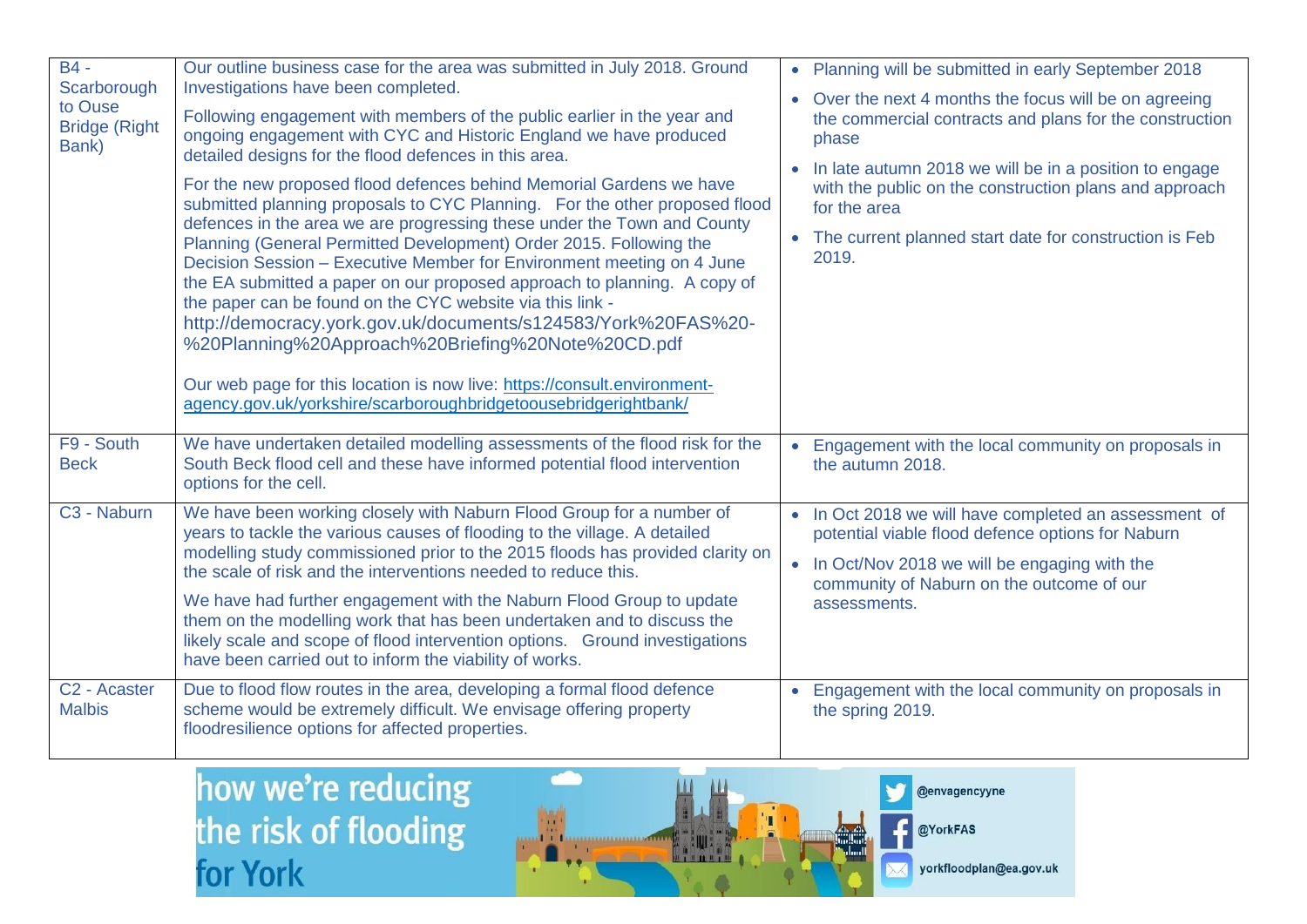| <b>B9 - Fulford</b>                                                                                                                                         | We are working closely with CYC to develop an effective solution to the<br>issues in Fulford. Ground investigations have commenced to inform the<br>viability of works.                                                                                                                                                                                                                                                                                                                                                                                                                                                                                                              | • Engagement with the local community on proposals in<br>the spring 2019.                                                                                                                                                                                                                                                                                                              |
|-------------------------------------------------------------------------------------------------------------------------------------------------------------|--------------------------------------------------------------------------------------------------------------------------------------------------------------------------------------------------------------------------------------------------------------------------------------------------------------------------------------------------------------------------------------------------------------------------------------------------------------------------------------------------------------------------------------------------------------------------------------------------------------------------------------------------------------------------------------|----------------------------------------------------------------------------------------------------------------------------------------------------------------------------------------------------------------------------------------------------------------------------------------------------------------------------------------------------------------------------------------|
| $C1 -$<br><b>Bishopthorpe</b>                                                                                                                               | Records from recent flood events and our modelling shows the risk from<br>flooding is greatest along a stretch of Bishopthorpe Road and Main<br><b>Street/Chantry Lane.</b><br>We have identified potential flood defence options for this area and are<br>currently undertaking a detailed assessment.                                                                                                                                                                                                                                                                                                                                                                              | • Oct 2018 detailed assessment of options completed<br>Engagement with the local community on proposals in<br>the Nov/Dec 2018.                                                                                                                                                                                                                                                        |
| F4 - Tang<br><b>Hall Beck</b>                                                                                                                               | From our modelling and experience from recent floods we have undertaken<br>initial assessments of the risk of flooding to properties in the area and have<br>identified an initial number of options (flood embankments and walls) which<br>will be assessed further and then consulted on with members of the public.                                                                                                                                                                                                                                                                                                                                                               | • Nov 2018 detailed assessment of options completed<br>Engagement with the local community on proposals in<br>the early 2019.                                                                                                                                                                                                                                                          |
| $F5 -$<br><b>Osbaldwick</b><br><b>Beck</b>                                                                                                                  | From our modelling and experience from recent floods we have undertaken<br>initial assessments of the risk of flooding to properties in the area and have<br>identified an initial number of options (flood embankments and walls) which<br>will be assessed further and then consulted on with members of the public.                                                                                                                                                                                                                                                                                                                                                               | • Nov 2018 detailed assessment of options completed<br>Engagement with the local community on proposals in<br>$\bullet$<br>the early 2019.                                                                                                                                                                                                                                             |
| F8 - Groves<br>to Haley's<br><b>Terrace</b><br>F10 - Haley's<br><b>Terrace to</b><br><b>Link Road</b><br>$F11 - Link$<br><b>Road to Ring</b><br><b>Road</b> | Following the upgrade to the Foss Barrier we are investigating additional<br>flood defence options for this area. This includes investigating the<br>opportunity to develop a flood storage upstream of the city to reduce flood<br>flows. If the flood storage option was taken forward it has the potential to<br>reduce the risk of flooding to properties in cells F8/10/11. A storage option<br>may also reduce the requirement for additional walls and embankments in<br>these cells.<br>Ongoing discussions have been taking place with the landowners in the<br>location of the proposed flood storage area and we have commenced ground<br>investigations at the location. | • Continuing discussions with landowners in the location<br>of the proposed flood storage area<br>• From September we will commence public engagement<br>on flood defence options, including the flood storage<br>option. Planned engagement includes; the<br>communities along the River Foss, including Strensall<br>village, interest groups, ward councillors and Strensall<br>PC. |
| $F12 -$<br>Westfield<br><b>Beck</b>                                                                                                                         | Our records show there is a risk of flooding to properties in this area. We will<br>be investigating this risk in more detail and looking at potential flood defence<br>options to mitigate the impact of the risk flooding. We will be engaging with<br>local residents before any proposals are taken forward.                                                                                                                                                                                                                                                                                                                                                                     | Engagement with the local community on proposals in<br>$\bullet$<br>the early 2019.                                                                                                                                                                                                                                                                                                    |
| $B11 -$<br><b>Coppins Farm</b>                                                                                                                              | This flood cell covers a wide area with a range of different issues. There are a<br>number of existing defences which will need to be raised in order to continue                                                                                                                                                                                                                                                                                                                                                                                                                                                                                                                    | • Jul - Nov 2018 detailed design activities will be taking                                                                                                                                                                                                                                                                                                                             |



@envagencyyne

@YorkFAS

yorkfloodplan@ea.gov.uk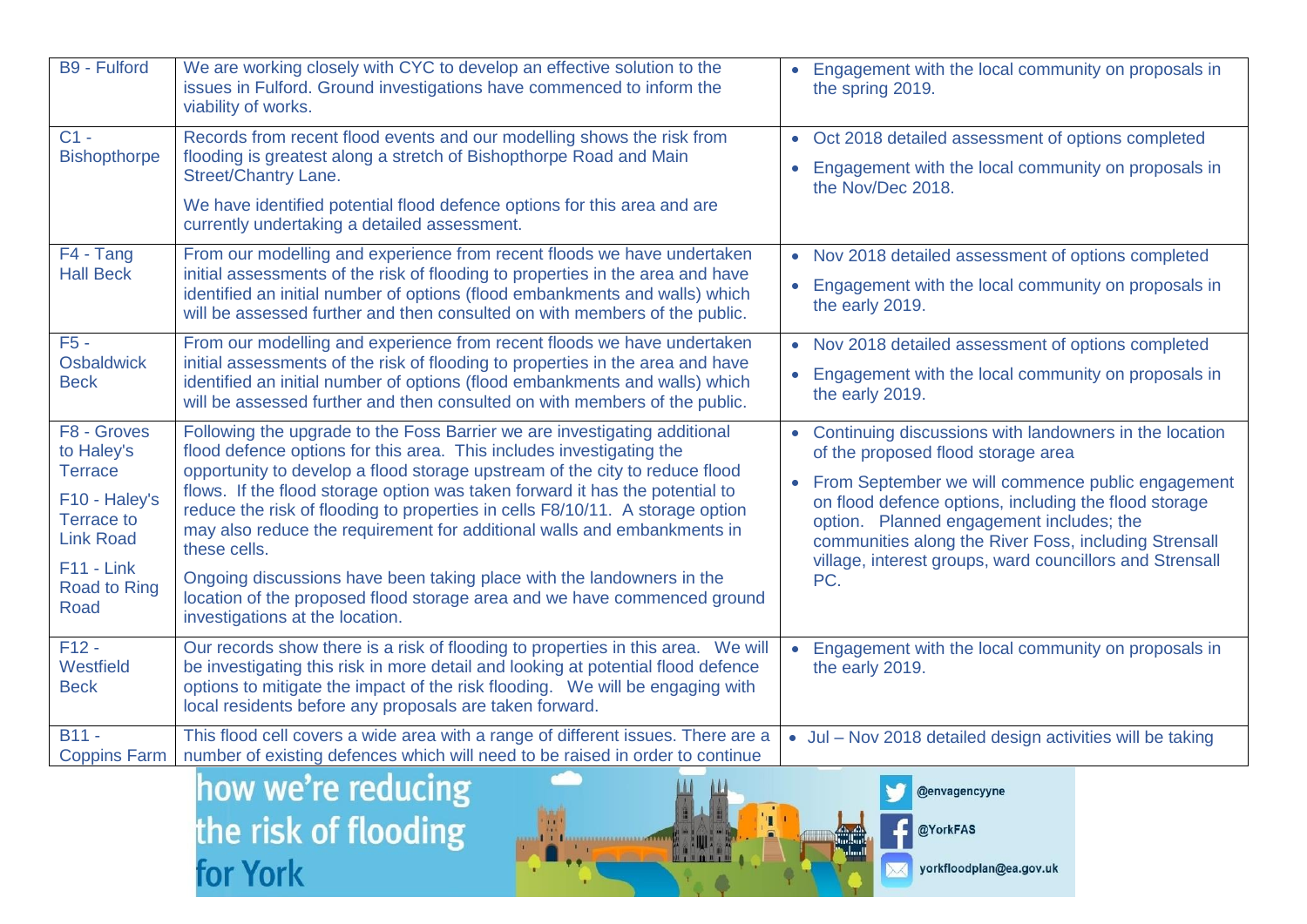| to                                                                                | protecting homes and businesses into the future.                                                                                                                                                                                                                                                                                                                                                                                                                                |           | place                                                                                                                                                                |
|-----------------------------------------------------------------------------------|---------------------------------------------------------------------------------------------------------------------------------------------------------------------------------------------------------------------------------------------------------------------------------------------------------------------------------------------------------------------------------------------------------------------------------------------------------------------------------|-----------|----------------------------------------------------------------------------------------------------------------------------------------------------------------------|
| Scarborough<br><b>Bridge (Left</b><br>Bank)                                       | Following the assessment of the flood risk and flood intervention options<br>there have been engagement events with a number of stakeholder groups,<br>including Almery Terrace and St Peters School.                                                                                                                                                                                                                                                                           |           | • As part of the process of detailed design there will be<br>ongoing engagement with the residents of Almery<br>Terrace and St Peters School on the design proposals |
|                                                                                   | We held a public engagement event on 20 June at the Hub on Wellington<br>Row, presenting the options and proposals for the area. The proposals have<br>been on display at the Hub from this date for members of the public to view<br>and comment on. We also attended two CYC Ward meetings in the area to<br>present and discuss the options.                                                                                                                                 |           | and the alignment of the embankment.                                                                                                                                 |
|                                                                                   | Detailed discussions have been had with St Peters school on the<br>embankment alignment and location around their boat house.                                                                                                                                                                                                                                                                                                                                                   |           |                                                                                                                                                                      |
|                                                                                   | Our web page for this location is now live: https://consult.environment-<br>agency.gov.uk/yorkshire/yorkfascoppinsfarmtoscarboroughbridge/                                                                                                                                                                                                                                                                                                                                      |           |                                                                                                                                                                      |
|                                                                                   |                                                                                                                                                                                                                                                                                                                                                                                                                                                                                 |           |                                                                                                                                                                      |
| $B12 -$<br>Scarborough<br><b>Bridge to</b><br><b>Lendal Bridge</b><br>(Left Bank) | A significant area of this flood cell falls within the historic city centre and<br>therefore any scheme needs to have the support of heritage bodies. We are<br>keen to ensure this support before shortlisting options.                                                                                                                                                                                                                                                        |           | • Once we have received and considered the response<br>from English Heritage we then plan to start engagement<br>with the wider community in Sept/Oct 2018.          |
|                                                                                   | Discussions have been held with Museum Gardens Trust and English<br>Heritage regarding options for flood defences in Museum Gardens. We are<br>awaiting to hear back from English Heritage on the options.                                                                                                                                                                                                                                                                      |           |                                                                                                                                                                      |
|                                                                                   |                                                                                                                                                                                                                                                                                                                                                                                                                                                                                 |           |                                                                                                                                                                      |
| B15 - King's<br><b>Staith to</b><br>Skeldergate<br><b>Bridge</b>                  | As was highlighted in the publication of the 5 Year Plan, providing protection<br>at King's Staith to the same level as elsewhere in the city would not be<br>acceptable. We are assessing the optimum size of any defence in this<br>location to provide additional protection without negatively impacting the<br>riverside amenity and neighbouring businesses. Due to government spending<br>rules around cost benefit, this scheme may require additional funding support. | $\bullet$ | Investigation into potential underground flow routes<br>linking to historic water defences is ongoing                                                                |
|                                                                                   |                                                                                                                                                                                                                                                                                                                                                                                                                                                                                 | $\bullet$ | Through ongoing engagement seeking alignment on<br>assumptions with Castle Gateway project                                                                           |
|                                                                                   |                                                                                                                                                                                                                                                                                                                                                                                                                                                                                 |           | • Further information should be available in Aug/Sep                                                                                                                 |
|                                                                                   | Ground investigations have been carried out to inform the viability of works.                                                                                                                                                                                                                                                                                                                                                                                                   |           | 2018.                                                                                                                                                                |
| <b>B7 - Queen's</b><br><b>Staith and</b>                                          | There is potential to reduce flooding by installing floodwalls/gates between<br>existing buildings on Skeldergate. This is dependent upon structural integrity                                                                                                                                                                                                                                                                                                                  |           | • We are currently investigating underground seepage<br>issues and the feasibility of locations for new defences                                                     |



@envagencyyne

@YorkFAS

yorkfloodplan@ea.gov.uk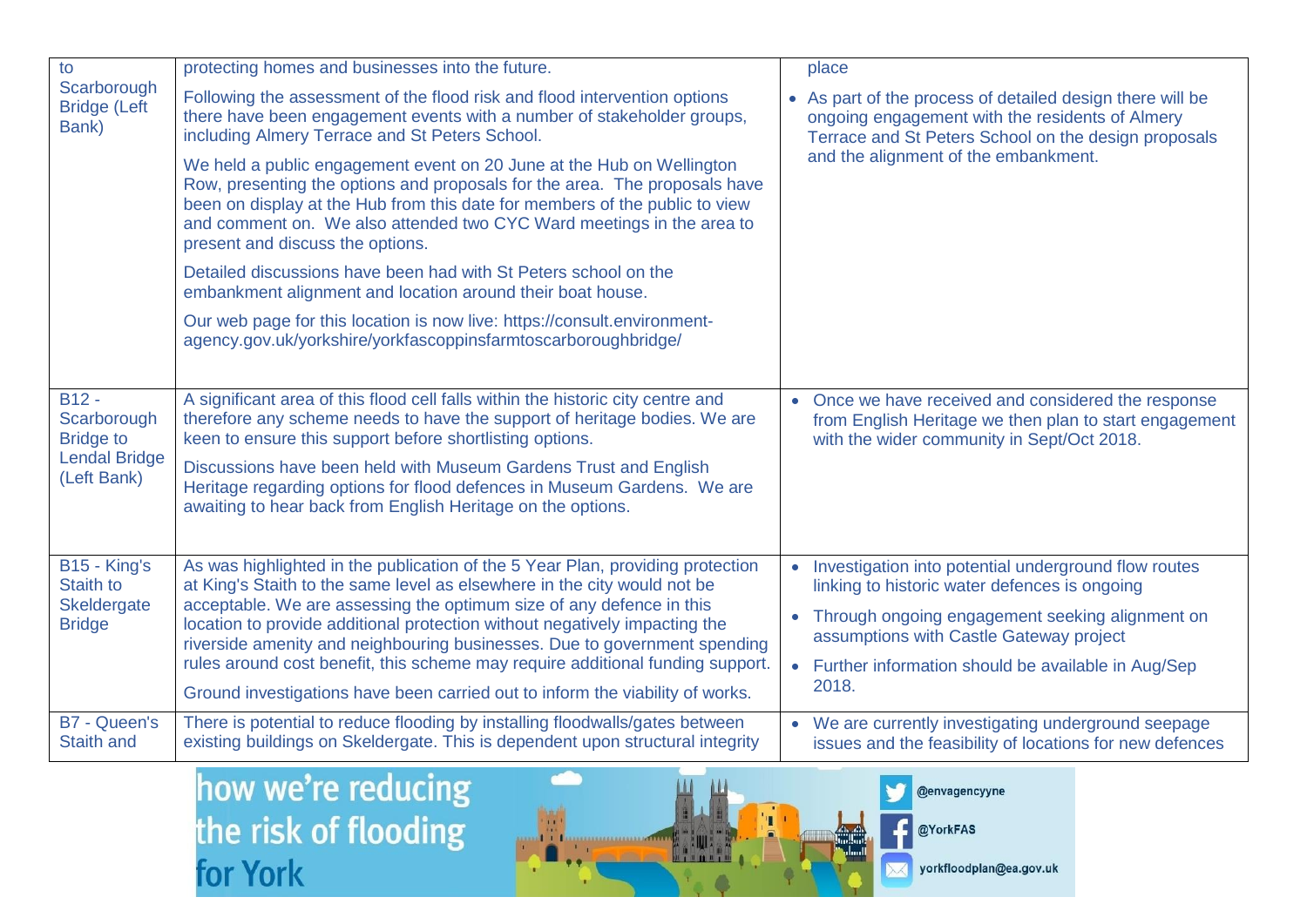| Skeldergate                  | and ground conditions which are currently under assessment. Until the<br>outcome of this we cannot provide more detailed options.<br>Ground investigations have been carried out to inform the viability of works.                                                                                                                                                      | between existing buildings<br>Timescales for the production of proposals for the area<br>are dependent on the outcome of this investigation but<br>it's likely to be in Dec 2018/Jan 2019.                           |
|------------------------------|-------------------------------------------------------------------------------------------------------------------------------------------------------------------------------------------------------------------------------------------------------------------------------------------------------------------------------------------------------------------------|----------------------------------------------------------------------------------------------------------------------------------------------------------------------------------------------------------------------|
| B10 - Clifton<br>& Rawcliffe | Central to this area are the upgrade to the embankment at Clifton Ings and<br>the formalisation of pumping arrangements for Blue Beck. We have now<br>identified the technically feasible options for these assets and have<br>commenced engagement with key stakeholders in this sensitive area.<br>Our outline business case for the area was submitted in July 2018. | Discussion with key stakeholders is ongoing in advance<br>of wider public consultation on proposals in Sept/Oct<br>2019<br>Submission of Environmental Impact Assessment and<br>planning expected to be in Dec 2018. |

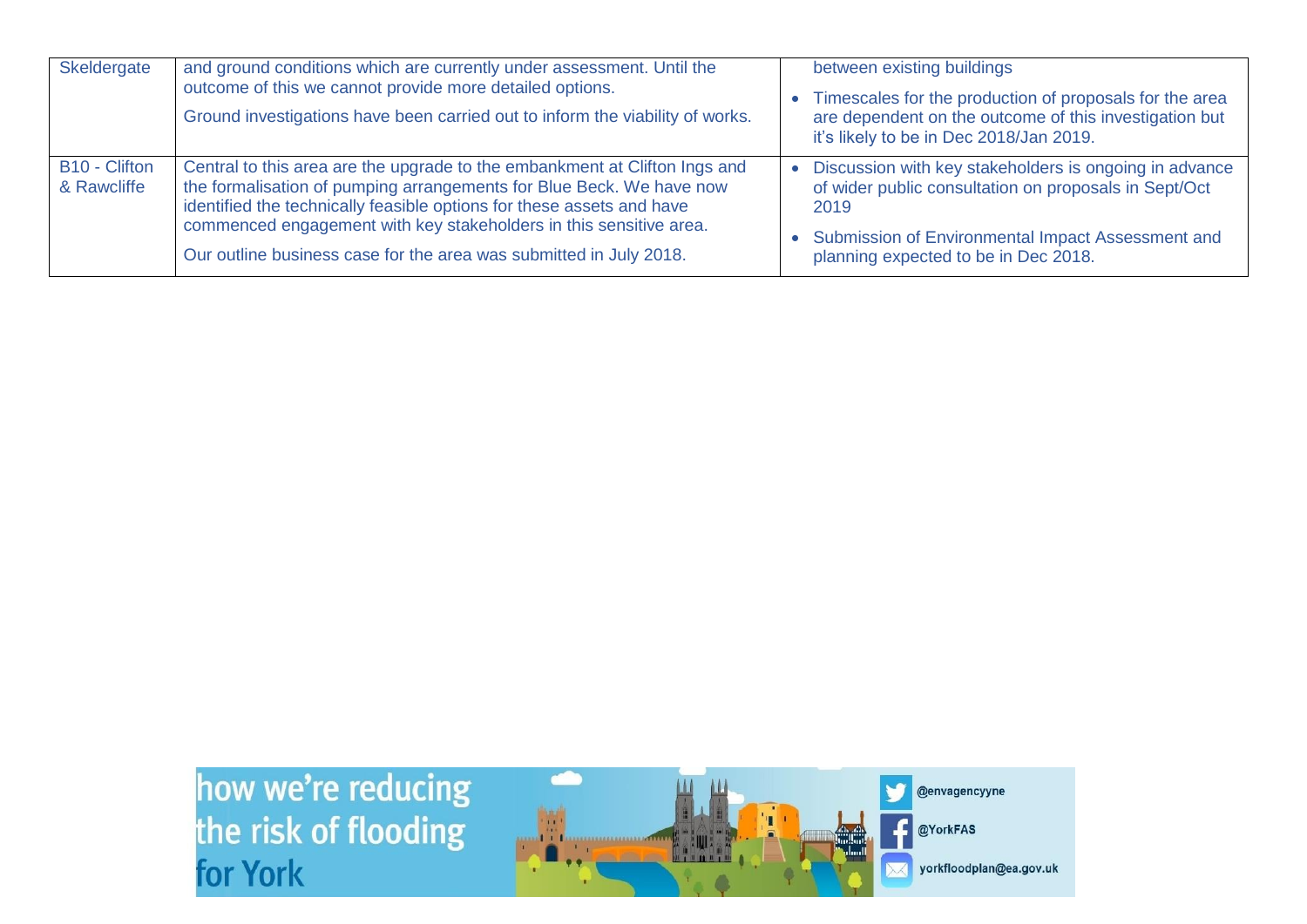## **Map of the flood cells**



how we're reducing the risk of flooding for York

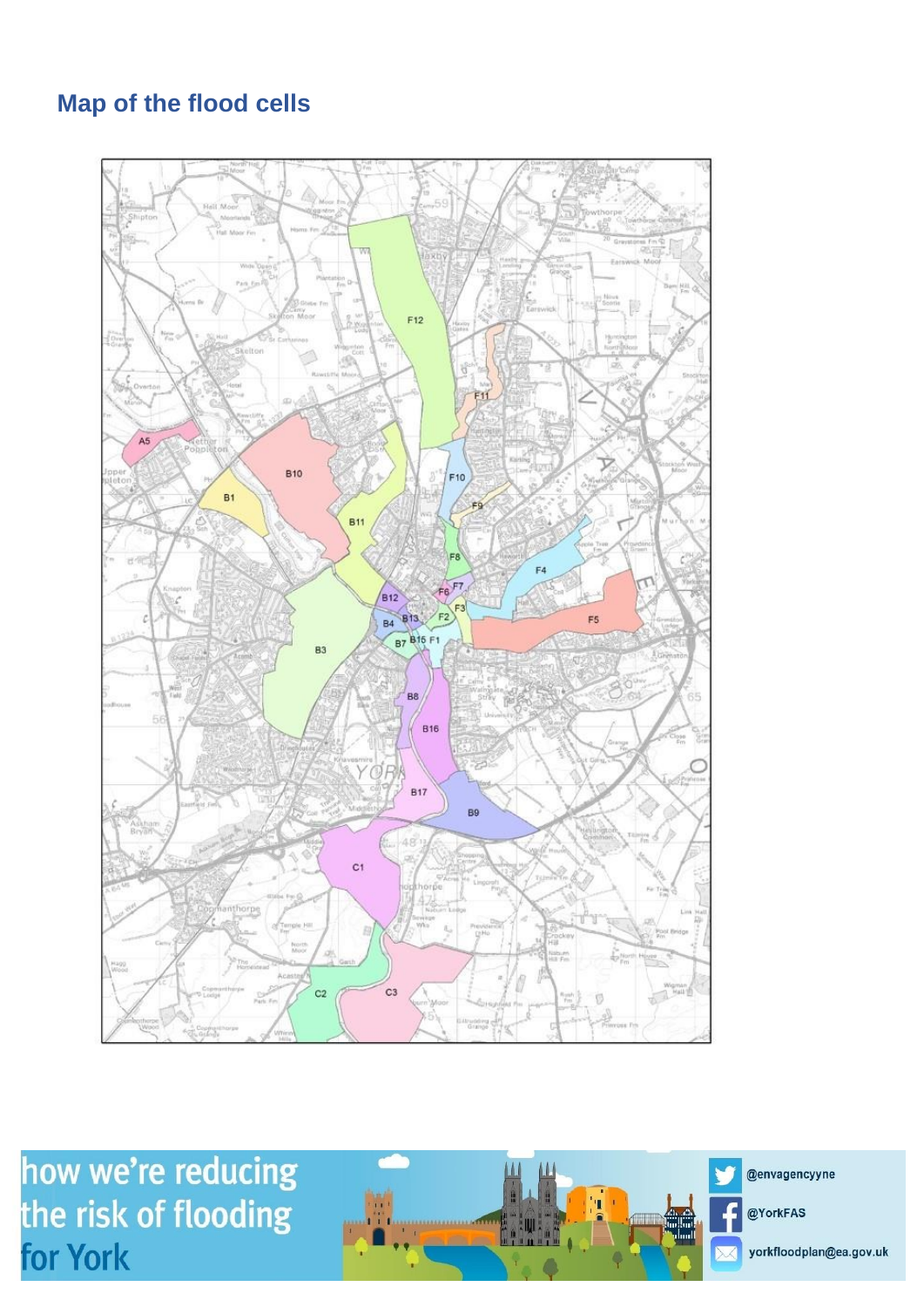## **York FAS Six Month Engagement Programme**

This is a dynamic engagement plan for the York Flood Alleviation Scheme. Please note that specified dates and time periods are subject to change as the scheme progresses. Alongside cell-specific engagement activities, we will also be engaging via a quarterly newsletter (navy) and by providing information at our Community Flood Hub which is situated on Wellington Row and open 10am to 4pm Mon, Wed and Thurs (yellow).

## **Hub displays**



### **Planned activities**

| <b>September</b>                                                               |         |                                                                                                          |  |
|--------------------------------------------------------------------------------|---------|----------------------------------------------------------------------------------------------------------|--|
| Newsletter sent out to mailing list, available at the Hub and on Citizen Space |         |                                                                                                          |  |
|                                                                                | 4 Sept  | <b>York FAS Advisory Group Meeting</b>                                                                   |  |
|                                                                                | Sept    | PFR and Clementhorpe detailed design display at the Hub                                                  |  |
|                                                                                | Sept    | Public event showcasing detailed design for Clementhorpe including timescales for delivery               |  |
| Clementhorpe                                                                   | Sept    | Meeting with Micklegate Planning Panel to discuss planning application and answer any possible questions |  |
|                                                                                | Sept    | Property Flood Resilience surveys start in Clementhorpe this month                                       |  |
|                                                                                | 29 Sept | Property Flood Resilience Roadshow for Clementhorpe residents at Rowntree Park                           |  |

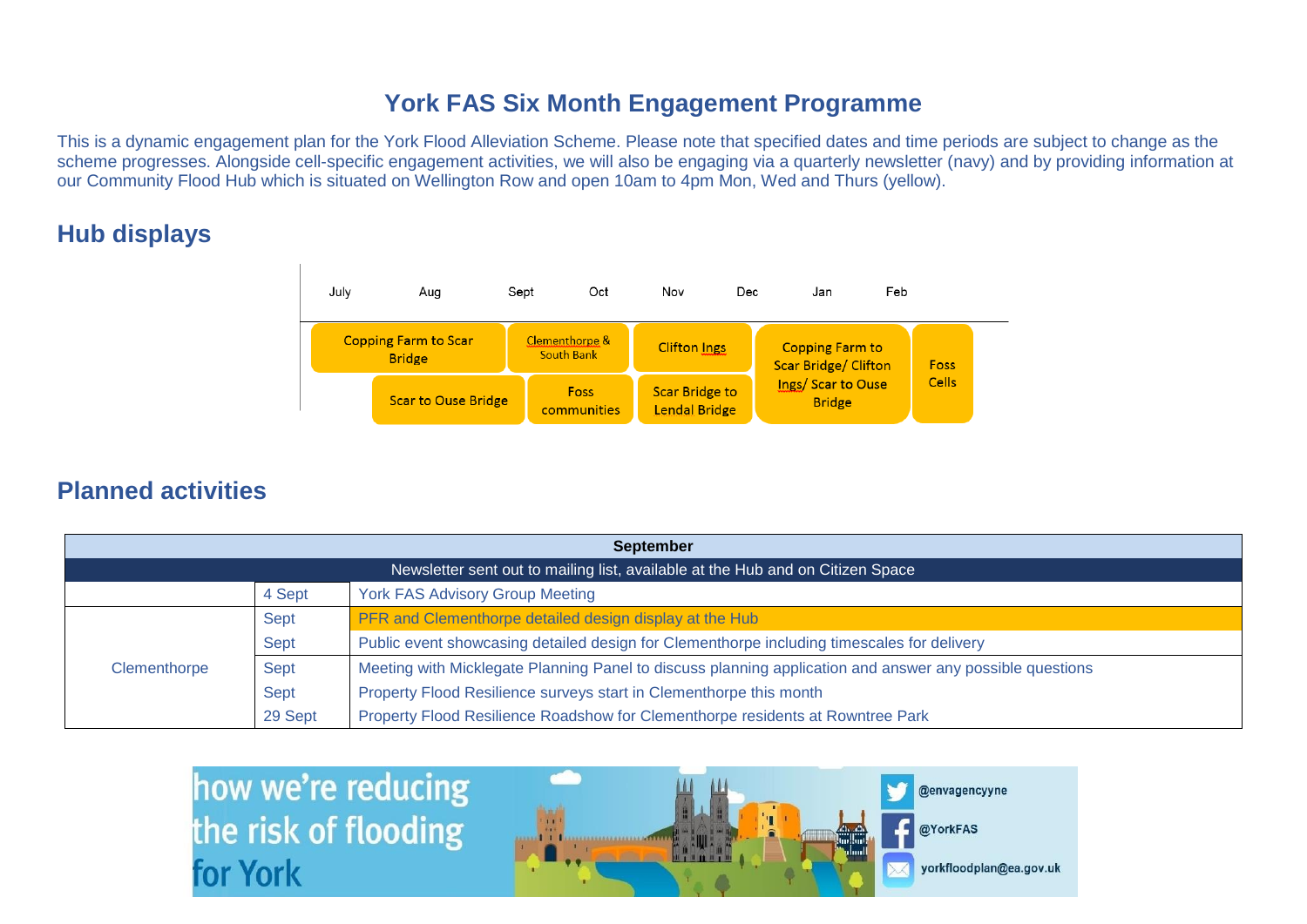| Copping Farm to                                                                | 4-17 Sept             | Public event for Almery Terrace at the Hub to showcase visualisations of wall raising                                                                                |  |  |  |  |
|--------------------------------------------------------------------------------|-----------------------|----------------------------------------------------------------------------------------------------------------------------------------------------------------------|--|--|--|--|
| <b>Scarborough Bridge</b>                                                      | 11-24 Sept            | Speak to St Peter's/St Olave's schools to showcase visualisations for embankment extension                                                                           |  |  |  |  |
|                                                                                | w/c 3 Sept            | Speak to CYC Ward Councillors and Community Officers about ways of engaging with Foss communities                                                                    |  |  |  |  |
| <b>Foss Cells</b>                                                              | w/c 10<br><b>Sept</b> | Speak to Strensall Parish Council about our proposals for reducing flood risk on the Foss                                                                            |  |  |  |  |
|                                                                                | 18 Sept               | Public event located in Strensall area showcasing our proposals for reducing flood risk on the Foss                                                                  |  |  |  |  |
|                                                                                | 20 Sept               | Public event located in Foss area showcasing our proposals for reducing flood risk on the Foss                                                                       |  |  |  |  |
|                                                                                | 21 Sept               | Proposals on display at the Hub                                                                                                                                      |  |  |  |  |
|                                                                                |                       | <b>October</b>                                                                                                                                                       |  |  |  |  |
|                                                                                |                       | Feature on the Hub published in CYC 'Our City' newspaper                                                                                                             |  |  |  |  |
| Clementhorpe                                                                   | Oct                   | Property flood resilience surveys start in Clementhorpe                                                                                                              |  |  |  |  |
| <b>Clifton Ings</b>                                                            | Oct                   | Public event showcasing options for reducing flood risk on Clifton Ings                                                                                              |  |  |  |  |
|                                                                                | Oct                   | Proposals on display at the Hub                                                                                                                                      |  |  |  |  |
|                                                                                | mid-Oct               | Public event for Earlsborough Terrace residents showcasing our options for reducing flood risk for the area                                                          |  |  |  |  |
| Scarborough Bridge to<br><b>Lendal Bridge</b>                                  | mid-Oct               | Public event showcasing options for reducing flood risk from Scarborough Bridge to Lendal Bridge                                                                     |  |  |  |  |
|                                                                                | mid-Oct               | Proposals on display at the Hub                                                                                                                                      |  |  |  |  |
|                                                                                |                       | <b>November</b>                                                                                                                                                      |  |  |  |  |
| Clementhorpe                                                                   | <b>Nov</b>            | Public event for residents to review Property Flood Resilience surveys with the EA and contractors                                                                   |  |  |  |  |
|                                                                                | <b>Nov</b>            | Public event for residents to meet the delivery team for the Clementhorpe scheme with site compound drop-in                                                          |  |  |  |  |
|                                                                                |                       | <b>December</b>                                                                                                                                                      |  |  |  |  |
| Newsletter sent out to mailing list, available at the Hub and on Citizen Space |                       |                                                                                                                                                                      |  |  |  |  |
| Feature in CYC 'Our City' newspaper                                            |                       |                                                                                                                                                                      |  |  |  |  |
| <b>Scarborough Bridge to</b><br><b>Ouse Bridge</b>                             | <b>Dec</b>            | Pre-construction engagement with local community via signage, letter dropping, @YorkFAS Facebook page, Citizen Space and<br>invite to the Hub                        |  |  |  |  |
| <b>Clifton Ings</b><br>Copping Farm to<br><b>Scarborough Bridge</b>            | Dec                   | Submitted to planning- plans will be on display at the Hub throughout the submission period and updates provided via Citizen<br>Space and the @YorkFAS Facebook page |  |  |  |  |

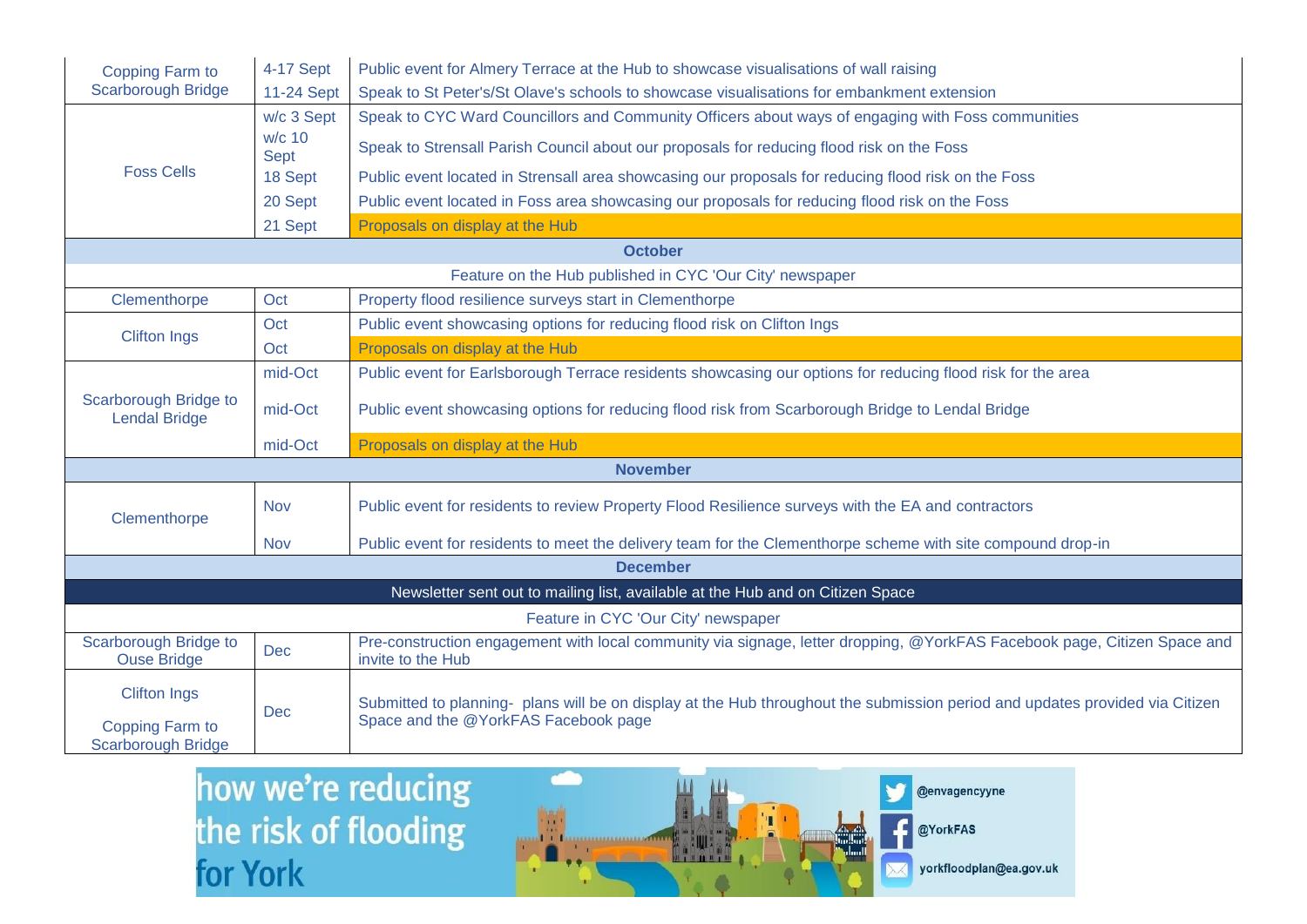| <b>January</b>    |                                                                                        |                                                                                                                                                                      |  |
|-------------------|----------------------------------------------------------------------------------------|----------------------------------------------------------------------------------------------------------------------------------------------------------------------|--|
|                   | Jan                                                                                    | <b>York FAS Advisory Group Meeting</b>                                                                                                                               |  |
| Clementhorpe      | Property Flood Protection installation on properties within the South Bank area<br>Jan |                                                                                                                                                                      |  |
| <b>February</b>   |                                                                                        |                                                                                                                                                                      |  |
| <b>Foss Cells</b> | Feb                                                                                    | Submitted to planning- plans will be on display at the Hub throughout the submission period and updates provided via Citizen<br>Space and the @YorkFAS Facebook page |  |